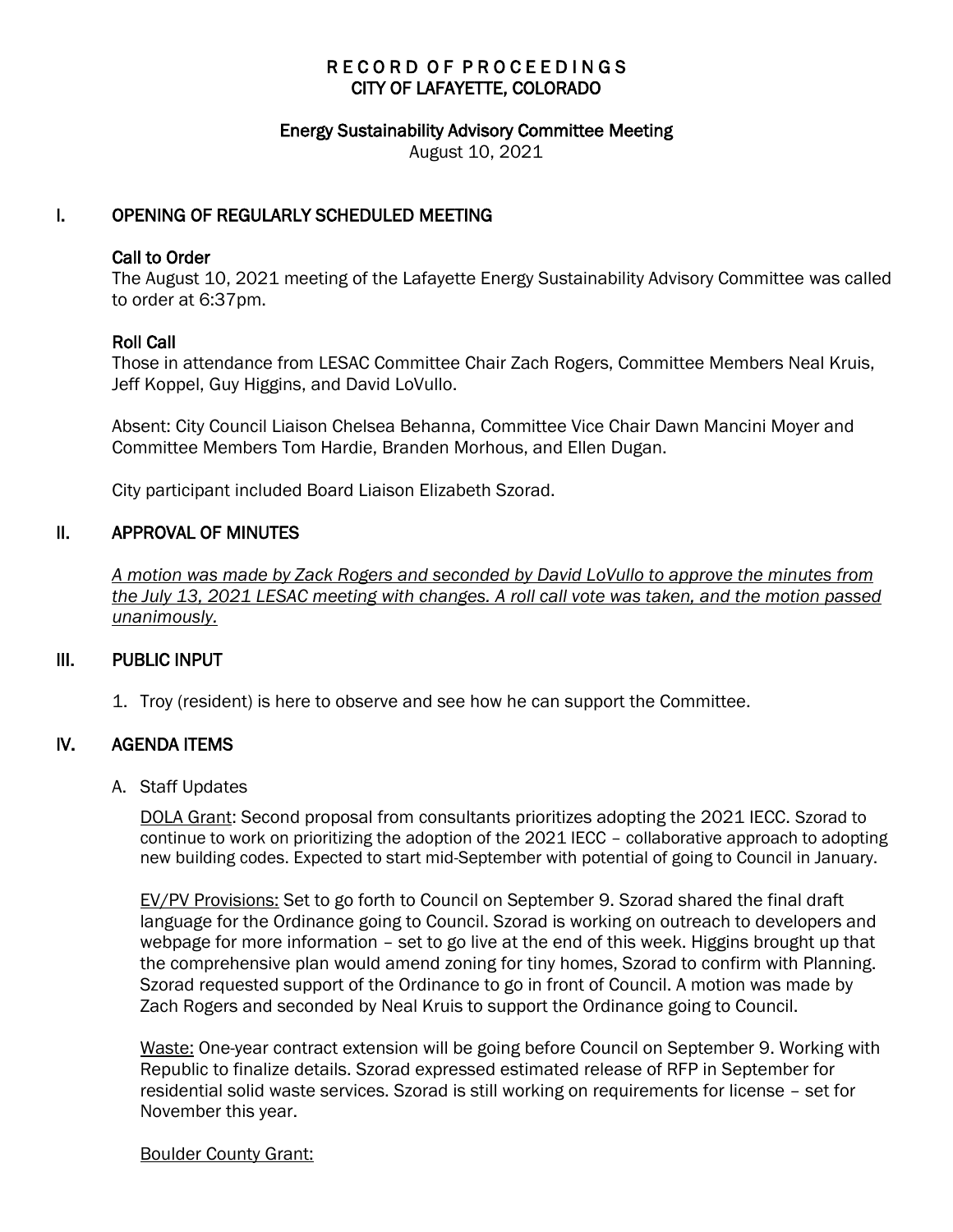- a. PACE: Fellow has been working in Lafayette since the second week of July. Focusing on the Small Equity Program. There is still \$10,000 left to utilize for incentives – the County is looking into the possibility of offering recyclable to-go where available to businesses still utilizing Styrofoam. This helps the transition from Styrofoam to an alternative given the new legislation that passed. Hardie, Koppel, and Szorad working to finalize incentive. Koppel brought up understanding how many businesses are using Styrofoam to determine incentive.
- b. Neighborhood Sustainability Program Exploration: Szorad developed a job description for a Sustainability Intern to conduct the research and feasibility study for a Neighborhood Sustainability Program. Higgins brought up concern about residents going logging on to the website to look at the dashboard. Szorad asked for volunteers for interviews the week of August 23, Szorad to send out a Doodle Poll.

EDICA Letter – Will go before Council requesting support via Behanna.

- B. City Council Liaison Update:
	- 1. None
- C. Other Business:
	- 1. GHG Inventory Proposal: Lotus Consulting provided an updated proposal that includes Basic+ more inclusive to include transboundary transportation (rail, air travel, etc.), energy transmission & distribution losses, industrial processes, and product use; and agriculture, forestry, and other land uses. This inventory matches Boulder County's inventories and will be easier to compare. Szorad asked if LESAC would like to fund another option. Higgins mentioned the importance of storytelling and making sure residents understand what emissions are. Szorad recommended using excess money for designers to provide a story utilizing the data for GHG. LESAC recommended to move forward with Basic+ model and to not move forward with Option 1 or 2.
	- 2. BoCo Grant 2022: Szorad wanted to gauge the interest of the Committee to have a special meeting early September for LESAC and WRAC to meet and brainstorm 2022 grant projects. Szorad expressed some projects she is interested in pursuing. Rogers explained need to make the water park more energy efficient – PVs on the roof to decrease the cost for entrance. Kruis also mentioned possibility of incentivizing solar for residents. A motion was made by Guy Higgins and seconded by David LuVollo to have a special meeting with WRAC approval to brainstorm on BoCo 2022 grant projects. A roll call vote was taken, and the motion passed unanimously. Szorad to send out a Doodle poll.
	- 3. LESAC Retreat: Szorad mentioned August 23 or 24 from 5:30pm to 8:30pm. A motion was made by Zach Rogers to host the retreat on August 24 from 5:30pm – 8:30pm and seconded by Guy Higgins. Szorad to confirm with Brinkman Consulting that she will moderate the retreat.
	- 4. Membership: Higgin's term expires after this meeting. Higgins expressed his desire to run another term on LESAC. A motion was made to recommend Higgins for another term by Zach